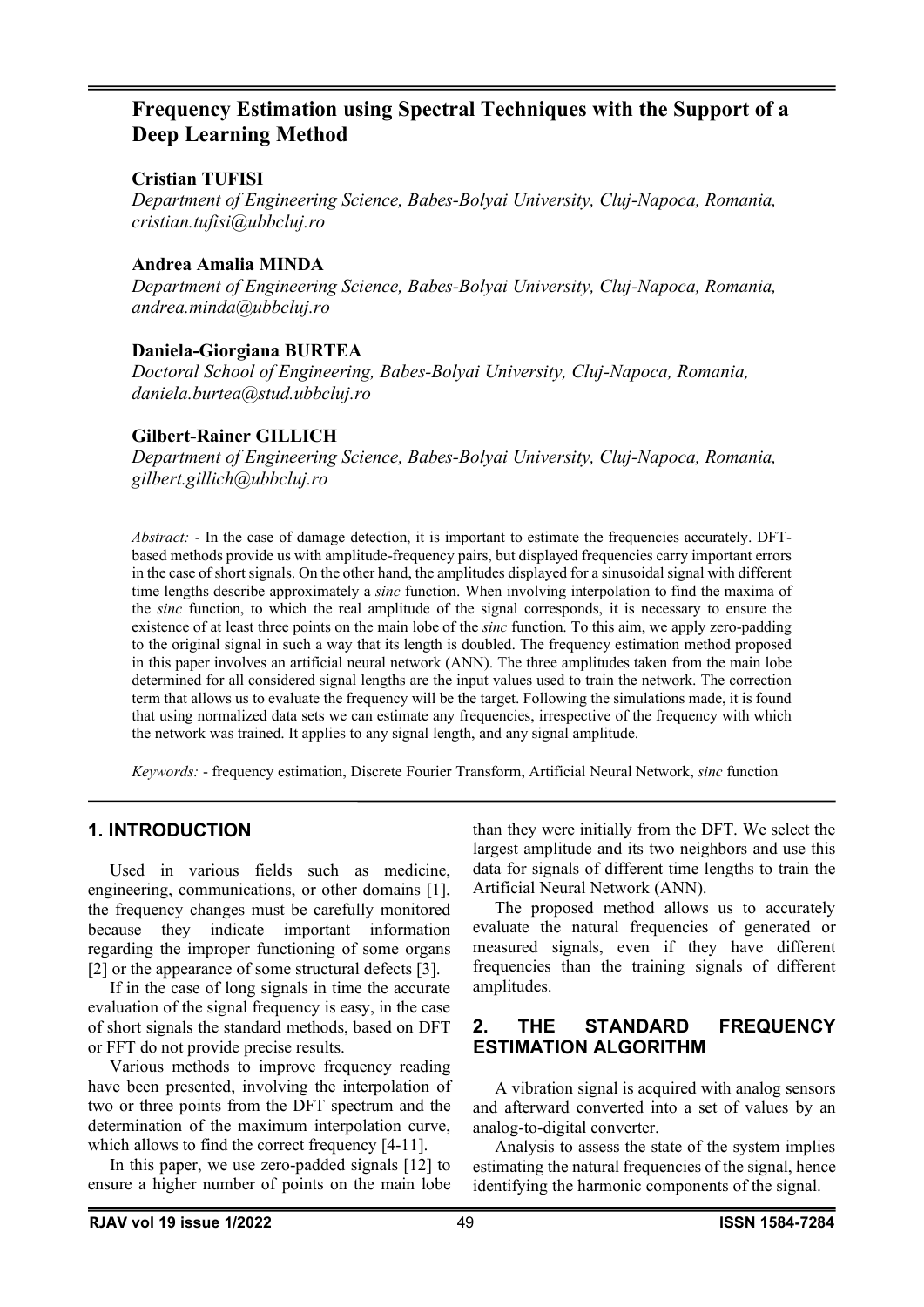The time-history of a harmonic signal  $a(t)$  is expressed, in the analog form, as follows

$$
a(t) = Asin(2\pi f_R t) \tag{1}
$$

In this equation,  $A$  is the signal amplitude and  $f_R$  is the frequency of the signal.

If the signal is sampled with *N* samples and using a sampling rate  $f_s$ , the discrete signal  $a[n]$  becomes a sequence

$$
a[n] = A \sin(2\pi f_R \frac{n}{f_S}), \ n = 0...N \tag{2}
$$

The DFT converts the sequence *a*[*n*] in the frequency domain, resulting in a set of *N* amplitudes displayed on *k*=0…*N*-1 spectral lines. The value calculated for the line *k* is:

$$
A_k = \sum_{n=0}^{N-1} a[n] [\cos\left(\frac{2\pi}{N}nk\right) - j \sin\left(\frac{2\pi}{N}nk\right)] \quad (3)
$$

where  $j^2$ =-1.

Hence, every  $A_k$  can be decomposed into a real part *Re Ak*

$$
Re A_k = \sum_{n=0}^{N-1} a[n] \cos\left(\frac{2\pi}{N}nk\right) \tag{4}
$$

and the imaginary part *Im Ak*.

$$
Im A_k = -\sum_{n=0}^{N-1} a[n] \sin\left(\frac{2\pi}{N}nk\right) \qquad (5)
$$

The magnitude displayed at the *k*-th spectral line of the DFT becomes

$$
|A_k| = \sqrt{(Re A_k)^2 + (Im A_k)^2}
$$
 (6)

The spectral lines obtained in DFT are equidistant having the distance between them given by the frequency resolution

$$
\Delta f = f_S / N = 1 / t \tag{7}
$$

Because in the first phase we have insufficient points on the main lobe (those with a green square) by using zero-padding these points multiply (those with a red square), which brings improvements to the possibility of using the proposed method.

This ensures that the point with the highest amplitude  $A_k$  and its neighbors with amplitudes  $A_{k-1}$ and *Ak+*<sup>1</sup> are on the same lobe. But the correct frequency is not indicated by the spectral line *k*, but it is in a position between two spectral lines, at a distance  $\delta$  from the previous spectral line  $k-1$ , see Figure 1.



**Figure 1.** The DFT spectrum of the zero-padded signal

Thus the real frequency can be calculated with the help of the frequency  $f_{k-1}$  corresponding to the spectral line *k-*1 with the help of this correction factor *δ* as follows:

$$
f_R = (k - 1 + \delta)\Delta f \tag{8}
$$

Hence, the correction term result as

$$
\delta = \frac{f_R - f_{k-1}}{\Delta f} \tag{9}
$$



**Figure 2.** Comparison between the sinc function and maximizers achieved by simulation

We must note that if the signal contains a small number of cycles then the differences shown in Figure 2 make the *sinc* function unusable for interpolation.

#### **3. DATABASE FOR TRAINING THE ANN**

We aim to determine the correction coefficient *δ* for a generated signal having the amplitude *A*=1 and *fR*=7 Hz, involving a sinusoid generated with *N*=2155 samples taken by a frequency rate of  $f_s = 1000$  Hz.

The shortest signal time length used for training is  $t_{\text{min}}$ =2.106 s, thus generated with  $N_{\text{min}}$ =2017 samples, while the longest signal time length is  $t_{\text{max}}$ =2.154 s, being generated with *N*max=2155 samples.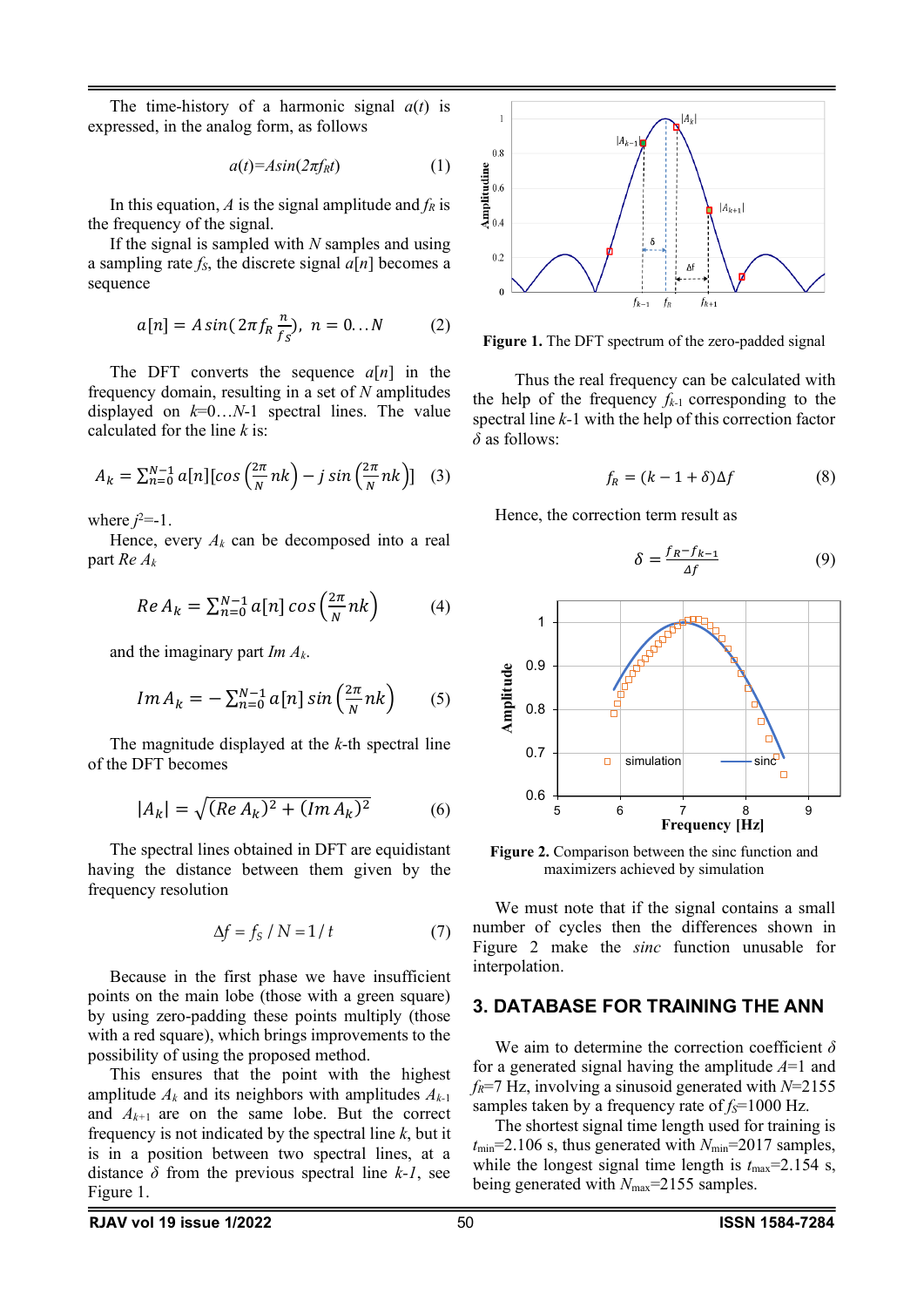Between the two time limits, we generate signals by repetitively adding 2 samples to the previous signal.

To double the number of spectral lines, we double the length of the signal in time through the zeropadding procedure.

With the help of an application developed in Python [19], we calculate the DFT for the zeropadded signal and select the maximum amplitude *Ak* and its two neighbors *Ak-*<sup>1</sup> and *Ak+*1.



**Figure 3.** DFT spectrum for the signal with  $f_R = 7$ Hz

Figure 3 shows the DFT spectrum for the analyzed signal. After selecting the three amplitudes we will normalize these values by dividing them by *Ak*, thus generalizing the data sets for any amplitude signal. These normalized values will constitute the INPUT values, and as TARGET values we will consider the correction terms δ determined using relation (8).

Examples of these values for signals of different lengths, having the frequency  $f_R$ =7Hz are given in Table 1

| N         | <b>INPUT</b> | <b>TARGET</b> |            |              |
|-----------|--------------|---------------|------------|--------------|
| (samples) | $A_{k-1}$    | $A_k$         | $A_{k+1}$  | $\delta$ (-) |
| 2155      | 0.54176623   | 1             | 0.74159122 | 1.163        |
| 2153      | 0.55915886   | 1             | 0.72178927 | 1.135        |
| 2151      | 0.57653578   | 1             | 0.70230579 | 1.107        |
| 2137      | 0.6990033    | 1             | 0.57444628 | 0.911        |
| 2135      | 0.71686704   | 1             | 0.55730014 | 0.883        |
| 2133      | 0.73490225   | 1             | 0.54039665 | 0.855        |
| 2111      | 0.95493054   | 1             | 0.36441802 | 0.547        |
| 2109      | 0.97797202   | 1             | 0.34864229 | 0.519        |

The complete set of INPUT and TARGET data are given in [19].

### **4. TRAINING OF THE NEURAL NETWORK**

By using the data generated with the methods described in the previous section, a feed-forward backpropagation neural network was developed and trained, through the Matlab software, with its main parameters illustrated in Figure 4.

| Network Type:                       |              | Feed-forward backprop |                                 |  |  |  |
|-------------------------------------|--------------|-----------------------|---------------------------------|--|--|--|
| Input data:                         |              | input5                | $\checkmark$                    |  |  |  |
| Target data:                        |              | target5               | $\checkmark$                    |  |  |  |
| <b>Training function:</b>           |              |                       | <b>TRAINBR</b><br>$\checkmark$  |  |  |  |
| Adaption learning function:         |              |                       | <b>LEARNGDM</b><br>$\checkmark$ |  |  |  |
| Performance function:               |              |                       | <b>MSE</b><br>$\checkmark$      |  |  |  |
| Number of layers:                   |              | 4                     |                                 |  |  |  |
| Properties for: Layer $3 \vee$      |              |                       |                                 |  |  |  |
| Number of neurons:<br>30            |              |                       |                                 |  |  |  |
| <b>Transfer Function:</b><br>TANSIG | $\checkmark$ |                       |                                 |  |  |  |

**Figure 4**. Main configuration of the ANN

Feed-forward neural networks consist of interconnected processing units that are grouped into several neuron layers in accordance with the biological model of the human brain. It contains layers of sensory neurons, layers of processing neurons (cerebral cortex), and layers of motor neurons [20, 21].

The neurons in the first layer are the only ones that receive signals from the outside, and this layer is called the input and is the only layer that contains "degenerate" neurons that have a transfer function.

Artificial neurons in the other layers (intermediate and output) are sigmoidal neurons, and there are no connections between neurons in the same layer [20]. The middle layers are called the hidden layer, and these neurons are directly connected to the neurons in the next layer. A feed-forward neural network can have one or more hidden layers. Feed-forward modeling applications use at least 2 hidden layers. The number of input neurons and the number of output neurons are generally required to be applied experimentally based on simulations [22, 23].

The network is trained using the Bayesian Regularization function, by employing a network of 3 hidden layers, each containing 30 neurons and one output layer, as shown in Figure 5.

In this study, Bayesian learning is used to avoid the phenomenon of network overfitting [24].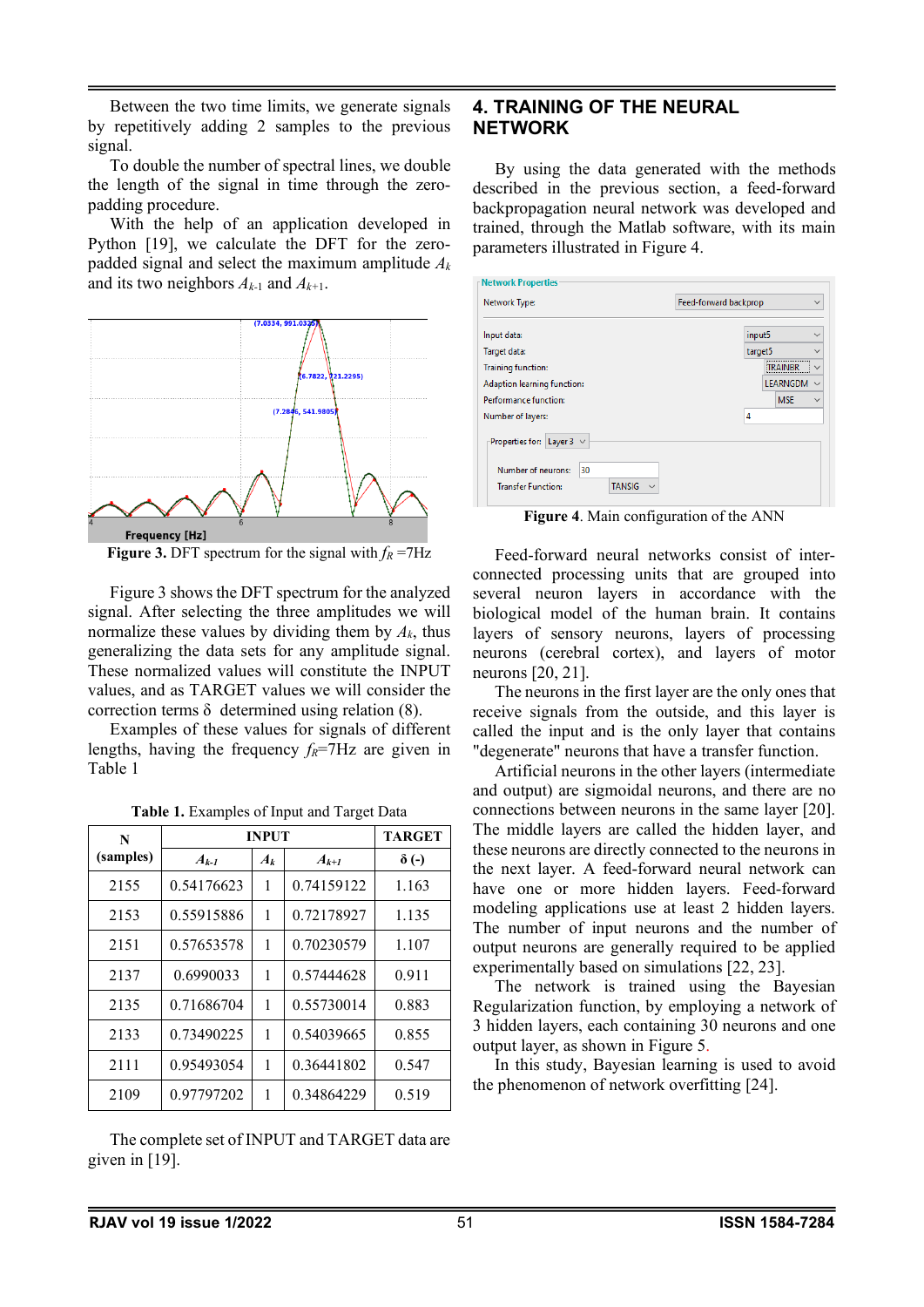

**Figure 5**. Network architecture

As input data, we have entered the values of the normalized amplitudes  $A_{k-1}/A_k$ ,  $A_k/A_k$ , and  $A_{k+1}/A_k$ and the corresponding target values consisting of the correction terms  $\delta$  for a defined number of acquisition samples.



The learning evolution and the performance of the network achieved in different moments of the training process are illustrated in Figure 6, in which three characteristic curves are displayed:

- learning rate with a blue line represents the progress / current state of the training at a certain moment in time.

- validation curve with a green line represents validation error, and when the network reaches the predetermined number of 100 validation errors, the drive stops.

- the test curve, marked with a red line, has an informative role.

To illustrate the efficiency of the training network the regression curves are plotted and shown in Figure 7. The resulting total regression coefficient shows the proportionality between the input and output values, therefore for good performance, it should be as close as possible to 1.



**Figure 7.** The regression coefficient for the trained network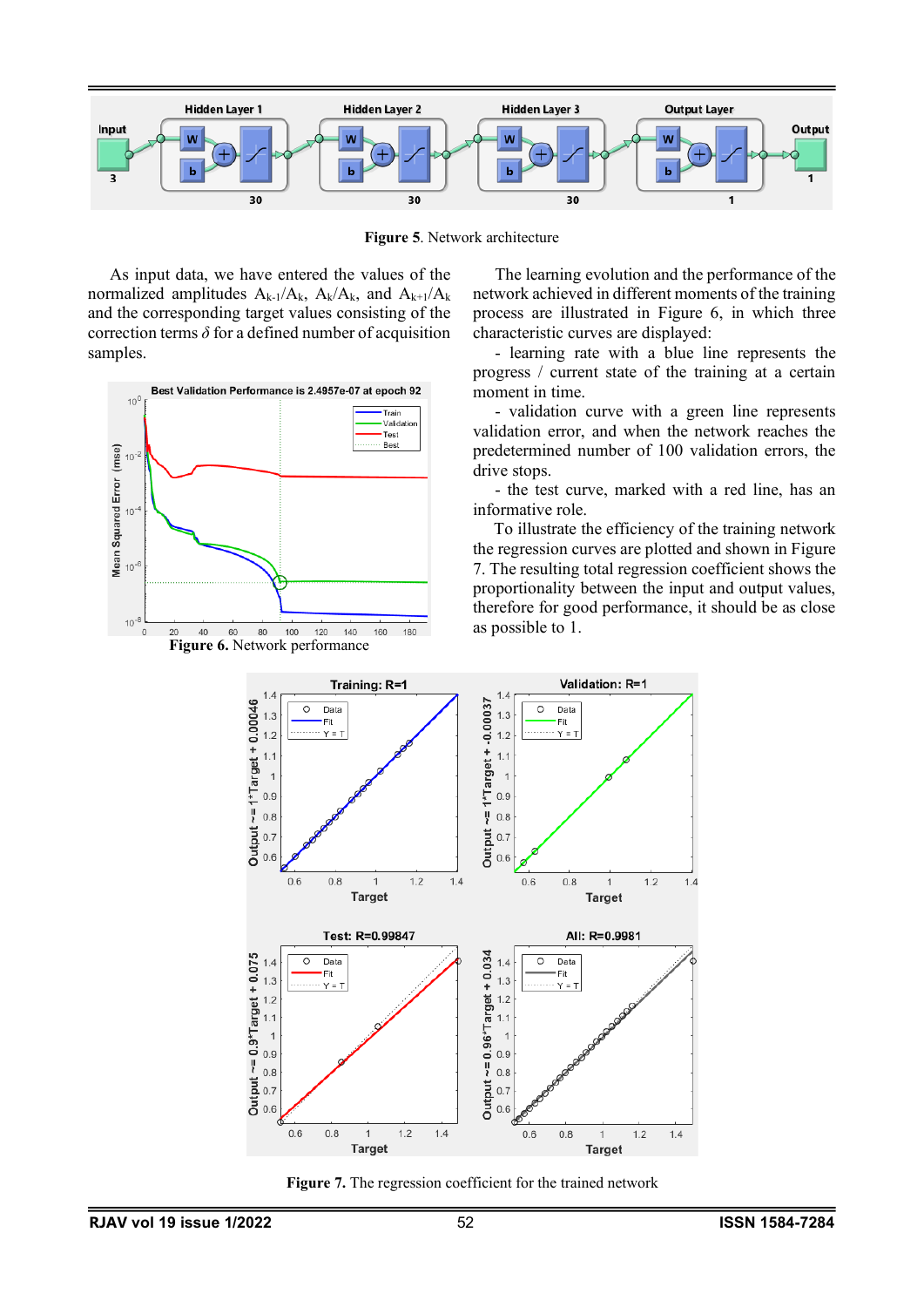### **5. VALIDATION OF THE PROPOSED TECHNIQUES**

We test the accuracy of the method by involving four types of data:

- from a signal  $S_1$  with the frequency equal to that of the signal used for training, which is  $f_R = 7$  Hz, and the number of samples within the training interval;
- from a signal  $S_2$  with the frequency equal to that of the signal used for training, which is  $f_R = 7$  Hz, and the number of samples without the training interval;
- from a signal  $S_3$  with a frequency  $f_R = 5$  Hz different from that of the signal used for training and the number of samples within the training interval;
- from a signal  $S_4$  with a frequency  $f_R = 5$  Hz different from that of the signal used for training

and the number of samples without the training interval.

All test signals are generated with a sampling rate of 1000 Hz, equal to the sampling rate of the signal used for training. Before calculating the DFT, we apply zero padding to double the length of the signal. Afterward, we identify the maximizer *Ak* and the two neighbors  $A_{k-1}$  and  $A_{k+1}$ . The three values are normalized, by division with *Ak*.

After estimating the correction term *δ* with help of the ANN, we calculate the frequency with the mathematical relation

$$
f_{\mathcal{O}} = f_{k-1} + \delta \Delta f \tag{10}
$$

The frequencies estimated with the current method, which involves the ANN, are presented in tables 2 - 5.

| N<br>(samples) | Normalized amplitudes |              |           | Correction<br>term | <b>Obtained</b><br>frequency | <b>Error</b> to the<br>obtained<br>frequency | Frequency<br>from DFT | <b>Error</b> to the<br>frequency<br>from DFT |
|----------------|-----------------------|--------------|-----------|--------------------|------------------------------|----------------------------------------------|-----------------------|----------------------------------------------|
|                | $A_{k-1}$             | $A_k$        | $A_{k+1}$ | $\delta$ (-)       | $f_0$ (Hz)                   | $\mathcal{E}_1(\%)$                          | $f_k(Hz)$             | $\varepsilon_2$ (%)                          |
| 2155           | 0.95830               | 1            | 0.36158   | 0.5413             | 4.99914                      | 0.02                                         | 5.1055929             | 2.11                                         |
| 2151           | 0.99146               | $\mathbf{1}$ | 0.33952   | 0.519              | 5.00325                      | 0.07                                         | 5.115089              | 2.30                                         |
| 2139           | 0.40570               | 1            | 0.90810   | 1.3638             | 4.99504                      | 0.10                                         | 4.909983              | 1.80                                         |
| 2137           | 0.41867               | 1            | 0.89191   | 1.3478             | 4.99597                      | 0.08                                         | 4.914579              | 1.71                                         |
| 2125           | 0.49574               | 1            | 0.79805   | 1.2377             | 4.99828                      | 0.03                                         | 4.942339              | 1.15                                         |
| 2123           | 0.50845               | 1            | 0.78297   | 1.2179             | 4.99832                      | 0.03                                         | 4.946996              | 1.06                                         |
| 2113           | 0.57138               | 1            | 0.71006   | 1.1169             | 4.99808                      | 0.04                                         | 4.970414              | 0.59                                         |
| 2111           | 0.58386               | $\mathbf{1}$ | 0.69600   | 1.0966             | 4.99800                      | 0.04                                         | 4.975124              | 0.50                                         |

**Table 2.** Test data and frequency estimation for the signal with  $A=1$  and with the length in the training interval

**Table 3.** Test data and frequency estimation for the signal with  $A=1$  and with the length outside the training interval

| $\mathbf N$<br>(samples) | Normalized measured | amplitudes   |           | Correction<br>term | <b>Obtained</b><br>frequency | <b>Error</b> to the<br>obtained<br>frequency | Frequency<br>from DFT | <b>Error</b> to the<br>frequency<br>from DFT |
|--------------------------|---------------------|--------------|-----------|--------------------|------------------------------|----------------------------------------------|-----------------------|----------------------------------------------|
|                          | $A_{k-1}$           | $A_k$        | $A_{k+1}$ | $\delta$ (-)       | $f_0$ (Hz)                   | $\mathcal{E}_1(\%)$                          | $f_k(Hz)$             | $\mathcal{E}_2(\%)$                          |
| 2097                     | 0.67075             | 1            | 0.602505  | 0.9558             | 4.9978058                    | 0.04                                         | 5.0083472             | 0.17                                         |
| 2093                     | 0.6956              | 1            | 0.57734   | 0.916              | 4.997849                     | 0.04                                         | 5.0179211             | 0.36                                         |
| 2081                     | 0.77193             | 1            | 0.50553   | 0.7977             | 4.998245                     | 0.04                                         | 5.0468637             | 0.94                                         |
| 2075                     | 0.81161             | $\mathbf{1}$ | 0.47135   | 0.739              | 4.998553                     | 0.03                                         | 5.0614605             | 1.23                                         |
| 2065                     | 0.88158             | 1            | 0.41604   | 0.6411             | 4.999055                     | 0.02                                         | 5.0859772             | 1.72                                         |
| 2061                     | 0.91133             | 1            | 0.39423   | 0.6019             | 4.999247                     | 0.02                                         | 5.0958505             | 1.92                                         |
| 2055                     | 0.95832             | $\mathbf{1}$ | 0.36151   | 0.5412             | 4.999075                     | 0.02                                         | 5.1107325             | 2.21                                         |
| 2053                     | 0.99146             | $\mathbf{1}$ | 0.33954   | 0.519              | 5.00341                      | 0.03                                         | 5.1157125             | 2.31                                         |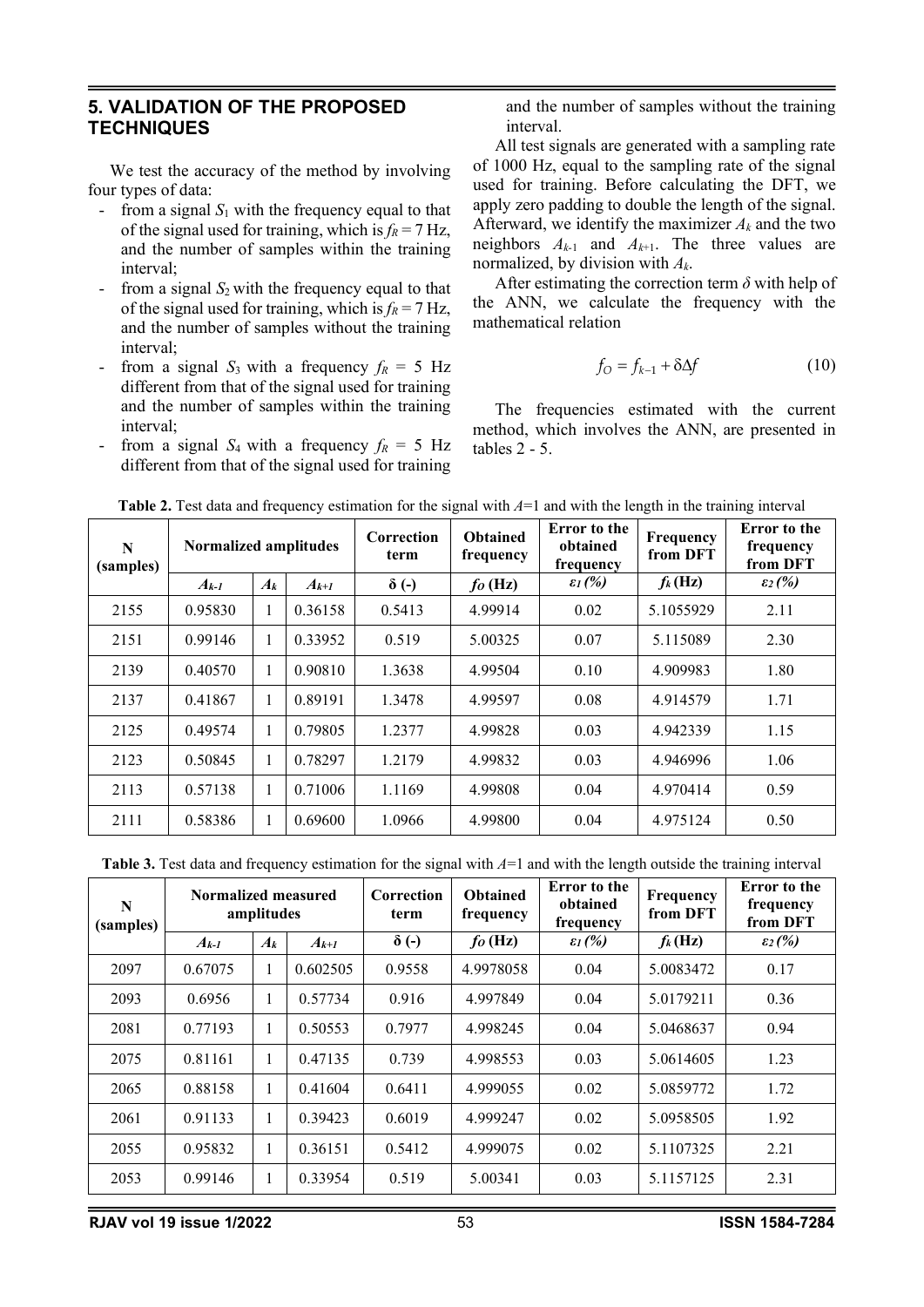| N<br>(samples) | Normalized amplitudes |              | Correction<br>term | <b>Obtained</b><br>frequency | Error<br>for obtained<br>frequency | Frequency<br>from DFT | <b>Error</b><br>for frequency<br>from DFT |                     |
|----------------|-----------------------|--------------|--------------------|------------------------------|------------------------------------|-----------------------|-------------------------------------------|---------------------|
|                | $A_{k-1}$             | $A_k$        | $A_{k+1}$          | $\delta$ (-)                 | $f_0$ (Hz)                         | $\mathcal{E}_1(\%)$   | $f_k(Hz)$                                 | $\mathcal{E}_2(\%)$ |
| 2155           | 0.95830               | 1            | 0.36158            | 0.5413                       | 4.99914                            | 0.02                  | 5.105593                                  | 2.11                |
| 2151           | 0.99146               | 1            | 0.33952            | 0.519                        | 5.00325                            | 0.07                  | 5.11509                                   | 2.30                |
| 2139           | 0.40570               | 1            | 0.90810            | 1.3638                       | 4.99504                            | 0.10                  | 4.905396                                  | 1.80                |
| 2137           | 0.41867               | 1            | 0.89191            | 1.3478                       | 4.99597                            | 0.08                  | 4.91458                                   | 1.71                |
| 2125           | 0.49574               | 1            | 0.79805            | 1.2377                       | 4.99828                            | 0.03                  | 4.942339                                  | 1.15                |
| 2123           | 0.50845               | 1            | 0.78297            | 1.2179                       | 4.99832                            | 0.03                  | 4.946996                                  | 1.06                |
| 2113           | 0.57138               | 1            | 0.71006            | 1.1169                       | 4.99808                            | 0.04                  | 4.970414                                  | 0.59                |
| 2111           | 0.58386               | $\mathbf{1}$ | 0.69600            | 1.0966                       | 4.99800                            | 0.04                  | 4.975124                                  | 0.50                |

**Table 4.** Test data and frequency estimation for the signal with  $A=2$  and with the length in the training interval

**Table 5.** Test data frequency estimation for the signal with *A*=2 and with the length outside the training interval

| N<br>(samples) | <b>Normalized amplitudes</b> |       |           | Correction<br>term | <b>Obtained</b><br>frequency | Error<br>Frequency<br>for obtained<br>frequency |           | Error<br>for frequency<br>from DFT |
|----------------|------------------------------|-------|-----------|--------------------|------------------------------|-------------------------------------------------|-----------|------------------------------------|
|                | $A_{k-1}$                    | $A_k$ | $A_{k+1}$ | $\delta$ (-)       | $fo$ (Hz)                    | $\varepsilon_l$ (%)                             | $f_k(Hz)$ | $\mathcal{E}_2(\%)$                |
| 2097           | 0.670757                     | 1     | 0.602505  | 0.9558             | 4.997806                     | 0.04                                            | 5.008347  | 0.17                               |
| 2093           | 0.69566                      | 1     | 0.57734   | 0.916              | 4.99784                      | 0.04                                            | 5.017921  | 0.36                               |
| 2081           | 0.77193                      | 1     | 0.50553   | 0.7977             | 4.99824                      | 0.04                                            | 5.046864  | 0.94                               |
| 2075           | 0.81161                      | 1     | 0.47135   | 0.739              | 4.99855                      | 0.03                                            | 5.061461  | 1.23                               |
| 2065           | 0.88158                      | 1     | 0.41604   | 0.6411             | 4.99905                      | 0.02                                            | 5.085977  | 1.72                               |
| 2061           | 0.91133                      | 1     | 0.39423   | 0.6019             | 4.99924                      | 0.02                                            | 5.095850  | 1.92                               |
| 2055           | 0.95832                      | 1     | 0.36151   | 0.5412             | 4.99907                      | 0.02                                            | 5.110733  | 2.21                               |
| 2053           | 0.97470                      | 1     | 0.350551  | 0.5191             | 4.99856                      | 0.03                                            | 5.115712  | 2.31                               |

In tables  $2 - 5$ , we also indicate the frequencies calculated using the DFT method. The errors obtained for the two methods are determined as follows: the error  $\varepsilon_l$  is found for the frequency obtained with the help of the correction term and the error  $\varepsilon_2$  is found for the frequency obtained from the DFT. Analyzing these errors we can conclude that the method is efficient in accurately estimating the frequencies, because the error is below 0.1%, while with DFT the frequencies we obtained significantly higher errors.

## **4. CONCLUSIONS**

The method we propose in this paper to estimate accurately the frequencies of a signal implies using a correction term determined with the help of an ANN. The method can be applied for any frequency, irrespective of the frequency used for training.

This is explainable by the fact that the correction term is a normalized one, the frequency being found after we multiply this term with the frequency resolution.

The results we achieved are extremely precise for all analyzed cases, the error being less 0.1%, both for test signals with the length within or without the range of the training data.

It is worth to be mentioned that the correction term is found automatically by the ANN from information regarding the relationship between the amplitudes on the main lobe of the spectrum.

We have demonstrated in prior research that, because we normalize the amplitudes in the DFT for training, the amplitudes of the analyzed signal must not be known a priori. The next attempts concern the effect of the sampling rate on the correction term.